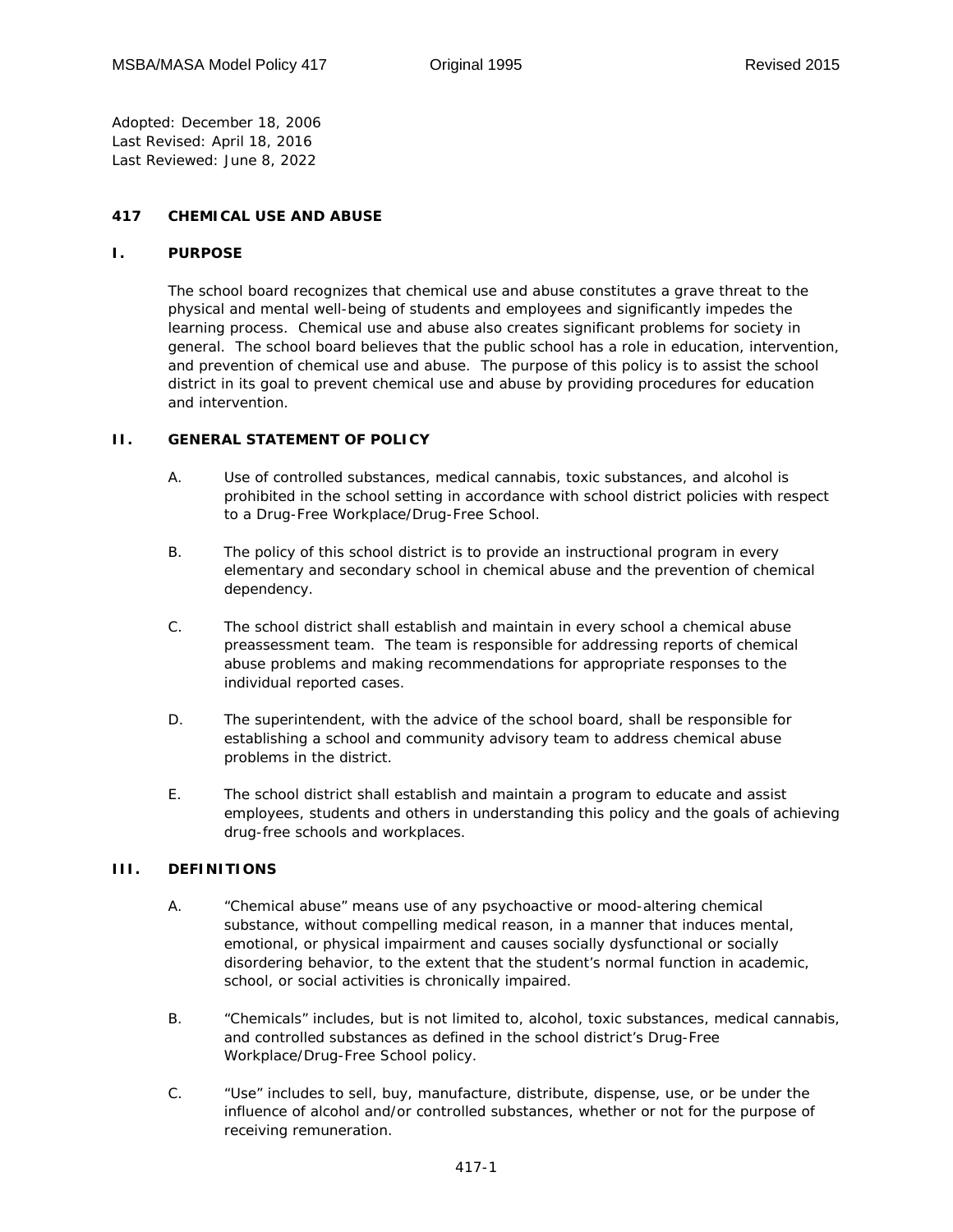D. "School location" includes any school building or on any school premises; on any school-owned vehicle or in any other school-approved vehicle used to transport students to and from school or school activities; off-school property at any schoolsponsored or school-approved activity, event, or function, such as a field trip or athletic event, where students are under the jurisdiction of the school district; or during any period of time such employee is supervising students on behalf of the school district or otherwise engaged in school district business.

# **IV. STUDENTS**

## A. Instruction

- 1. Every school shall provide an instructional program in chemical abuse and the prevention of chemical dependency. The school district may involve parents, students, health care professionals, state department staff, and members of the community in developing the curriculum.
- 2. Each school shall have age-appropriate and developmentally based activities that:
	- a. address the consequences of violence and the illegal use of drugs, as appropriate;
	- b. promote a sense of individual responsibility;
	- c. teach students that most people do not illegally use drugs;
	- d. teach students to recognize social and peer pressure to use drugs illegally and the skills for resisting illegal drug use;
	- e. teach students about the dangers of emerging drugs;
	- f. engage students in the learning process; and
	- g. incorporate activities in secondary schools that reinforce prevention activities implemented in elementary schools.
- 3. Each school shall have activities that involve families, community sectors (which may include appropriately trained seniors), and a variety of drug and violence prevention providers in setting clear expectations against violence and illegal use of drugs and appropriate consequences for violence and illegal use of drugs.
- 4. Each school shall disseminate drug and violence prevention information within the school and to the community.
- 5. Each school shall have professional development and training for, and involvement of, school personnel, student services personnel, parents, and interested community members in prevention, education, early identification and intervention, mentoring, or rehabilitation referral, as related to drug and violence prevention.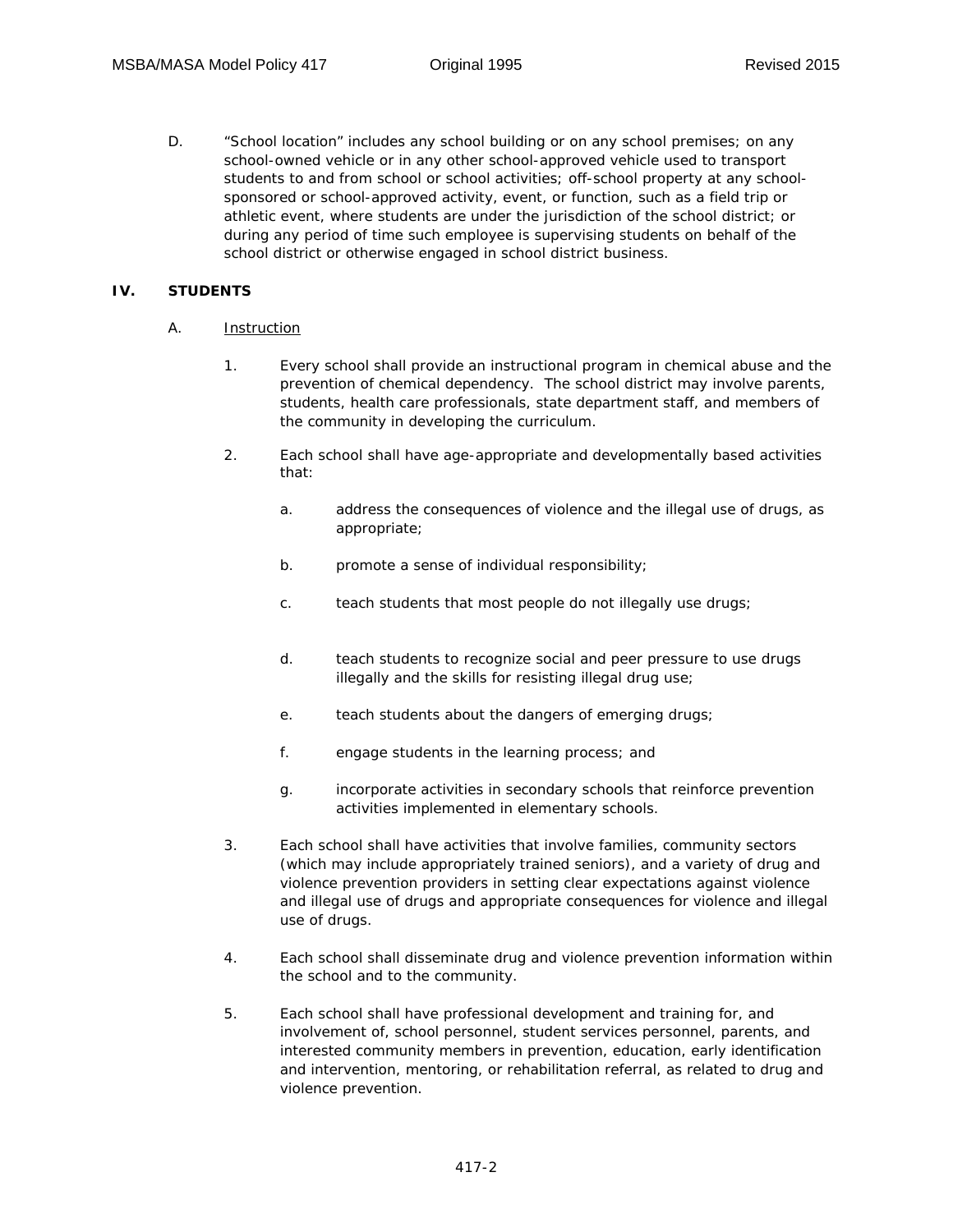- 6. Each school shall have drug and violence prevention activities that may include the following:
	- a. Community-wide planning and organizing activities to reduce violence and illegal drug use, which may include gang activity prevention.
	- b. The hiring and mandatory training, based on scientific research, of school security personnel who interact with students in support of youth drug and violence prevention activities under this policy that are implemented in the school.
	- c. Conflict resolution programs, including peer mediation programs that educate and train peer mediators and a designated faculty supervisor, and youth anti-crime and anti-drug councils and activities.
	- d. Counseling, mentoring, referral services, and other student assistance practices and programs, including assistance provided by qualified school-based mental health services providers and the training of teachers by school-based mental health services providers in appropriate identification and intervention techniques for students at risk of violent behavior and illegal use of drugs.
	- e. Programs that encourage students to seek advice from, and to confide in, a trusted adult regarding concerns about violence and illegal drug use.

## B. Reports of Chemical Use and Abuse

- 1. In the event that a school district employee knows that a student is abusing, possessing, transferring, distributing, or selling chemicals in a school location:
	- a. The employee shall immediately either take the student to an administrator or notify an appropriate administrator of the observation and continue to observe the student until the administrator arrives.
	- b. The administrator will notify the student's parents. If there is a medical emergency, the administrator will notify the school nurse and/or outside medical personnel as appropriate.
	- c. The administrator will notify law enforcement officials, the student's counselor, and the chemical preassessment team.
	- d. The administrator and/or law enforcement officials will confiscate the chemicals and/or conduct a search of the student's person, effects, locker, vehicle, or areas within the student's control. Searches by school district officials shall be in accordance with school board policies regarding search and seizure.
	- e. The school district will take appropriate disciplinary action in compliance with the student discipline code. Such discipline may include immediate suspension, initiation of expulsion proceedings, and/or referral to a detoxification center or medical center.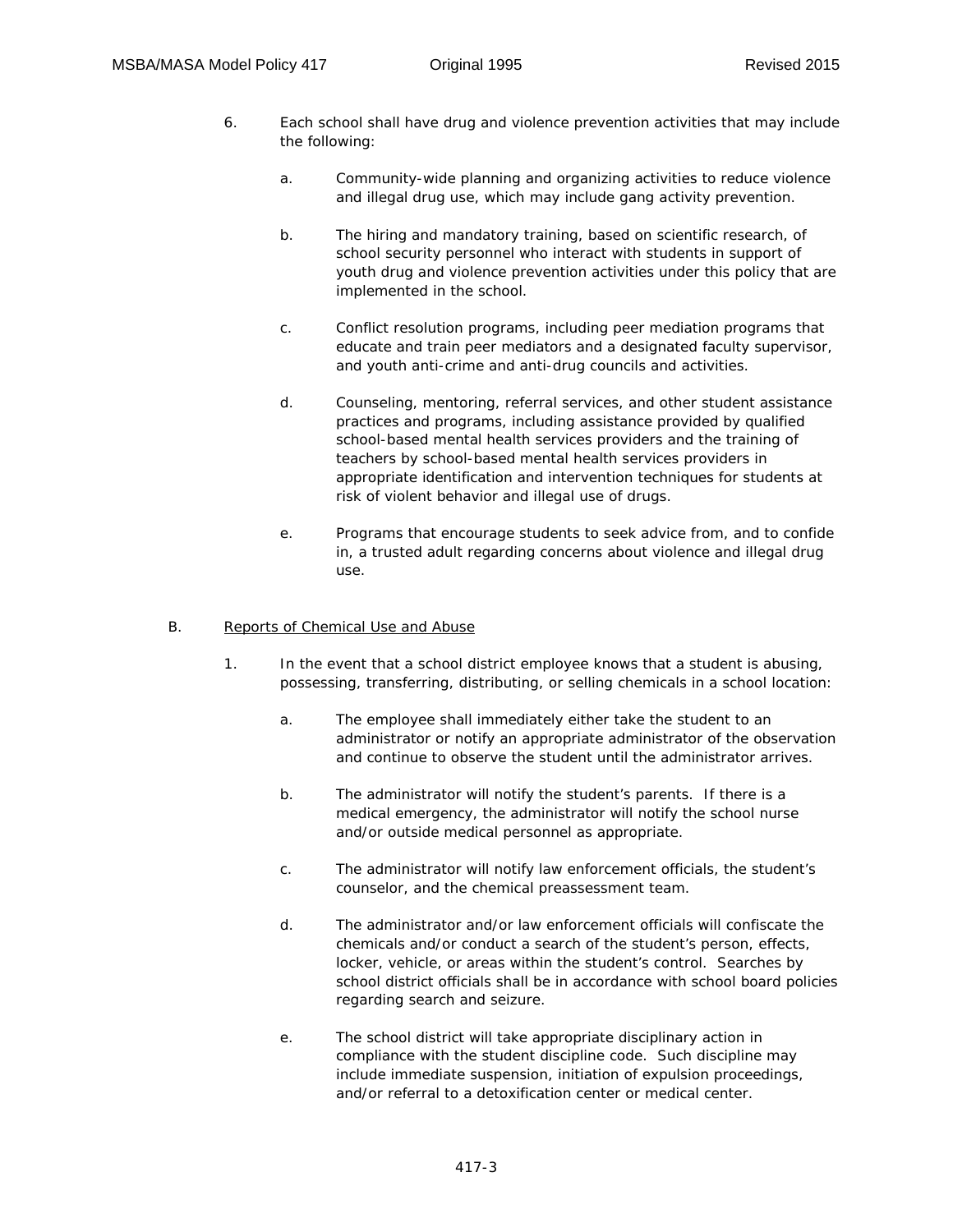- 2. If a school district employee has reason to believe that a student is abusing, possessing, transferring, distributing, or selling chemicals:
	- a. The employee shall notify the building administrator or a member of the preassessment team and shall describe the basis for the suspicion. The building administrator and/or team will determine what action should be taken. Action may include conducting an investigation, gathering data, scheduling a conference with the student or parents, or providing a meeting between a single member of the team and the student to discuss the behaviors that have been reported and attempting to ascertain facts regarding chemical abuse.
	- b. The team may determine there is no chemical abuse. If the team determines there is chemical abuse, the team will select an appropriate course of action, which may include referral to a school counselor; referral to a treatment program; referral for screening, assessment, and treatment planning; participation in support groups; or other appropriate measures.
- 3. Students involved in the abuse, possession, transfer, distribution, or sale of chemicals shall be suspended in compliance with the student discipline policy and the Pupil Fair Dismissal Act, Minn. Stat. § 121A.40-121A.56, and proposed for expulsion.
- 4. Searches by school district officials in connection with the abuse, possession, transfer, distribution, or sale of chemicals will be conducted in accordance with school board policies related to search and seizure.
- C. Preassessment Team
	- 1. Every school shall have a chemical abuse preassessment team designated by the superintendent or designee. The team will be composed of classroom teachers, administrators, and other appropriate professional staff to the extent they exist in each school, such as the school nurse, school counselor or psychologist, social worker, chemical abuse specialist, or others.
	- 2. The team is responsible for addressing reports of chemical abuse problems and making recommendations for appropriate responses to the individual reported cases.
	- 3. Within forty-five (45) days after receiving an individual reported case, the team shall make a determination whether to provide the student and, in the case of a minor, the student's parents with information about school and community services in connection with chemical abuse.
- D. Data Practices
	- 1. Student data may be disclosed without consent in health and safety emergencies pursuant to Minn. Stat. § 13.32 and applicable federal law and regulations.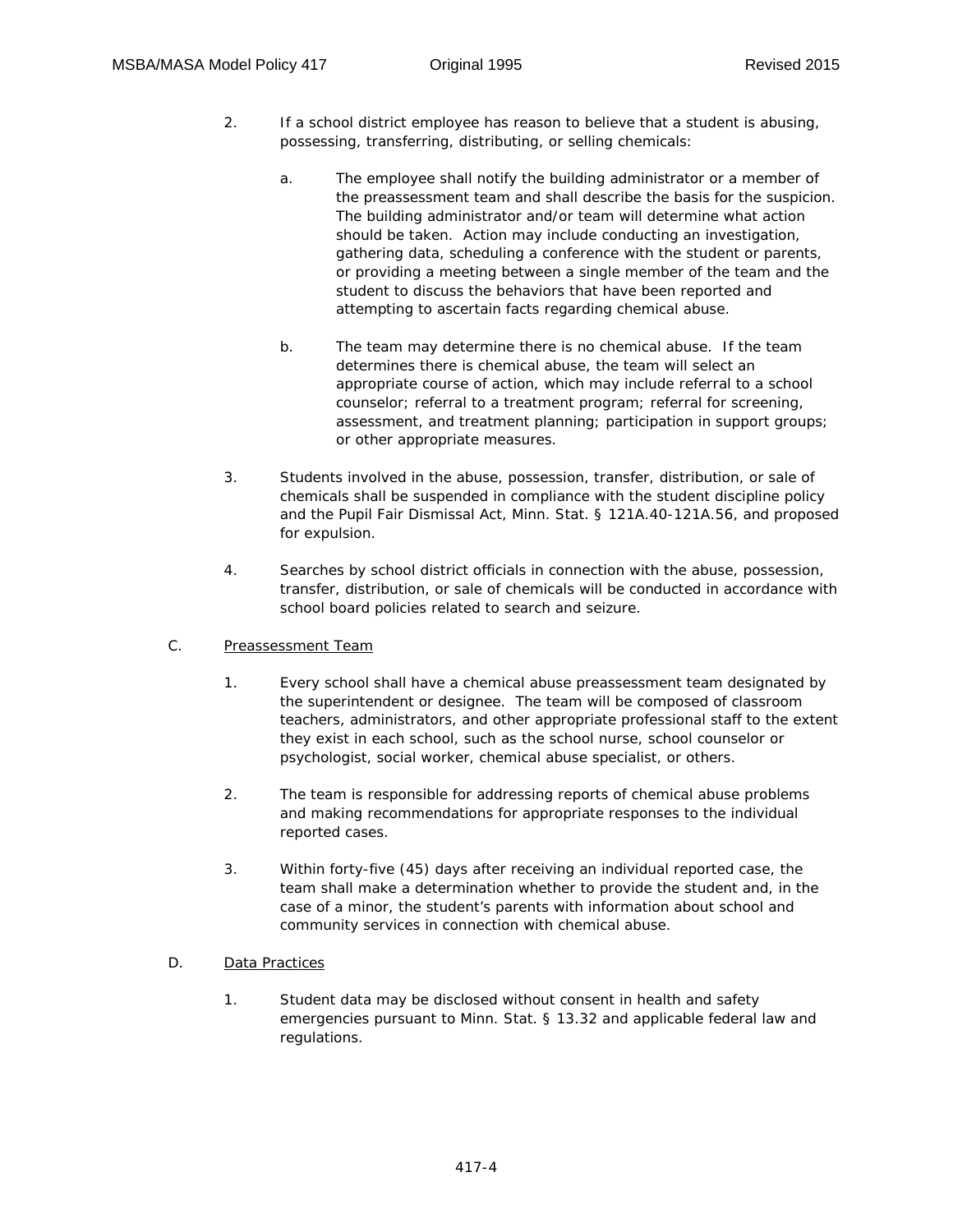### 2. Destruction of Records

- a. If the preassessment team decides not to provide a student and, in the case of a minor, the student's parents with information about school or community services in connection with chemical abuse, records created or maintained by the team about the student shall be destroyed not later than six (6) months after the determination is made.
- b. If the team decides to provide the student and, in the case of a minor or a dependent student, the student's parents with such information, records created or maintained by the team about the student shall be destroyed not later than six (6) months after the student is no longer enrolled in the district.
- c. This section shall govern destruction of records notwithstanding provisions of the Records Management Act, Minn. Stat. § 138.163.
- E. Consent

Any minor may give effective consent for medical, mental, and other health services to determine the presence of or to treat conditions associated with alcohol and other drug abuse, and the consent of no other person is required.

- F. School and Community Advisory Team
	- 1. The superintendent, with the advice of the school board, shall establish a school and community advisory team to address chemical abuse problems. The advisory team will be composed of representatives from the school preassessment teams to the extent possible, law enforcement agencies, county attorney's office, social service agencies, chemical abuse treatment programs, parents, and the business community.
	- 2. The advisory team shall:
		- a. build awareness of the problem within the community, identify available treatment and counseling programs for students, and develop good working relationships and enhance communication between the schools and other community agencies; and
		- b. develop a written procedure clarifying the notification process to be used by the chemical abuse preassessment team when a student is believed to be in possession of or under the influence of alcohol or a controlled substance. The procedure must include contact with the student and the student's parents or guardian in the case of a minor student.

## **V. EMPLOYEES**

- A. The superintendent or designee shall undertake and maintain a drug-free awareness and prevention program to inform employees, students, and others about:
	- 1. The dangers and health risks of chemical abuse in the workplace/school.
	- 2. The school district's drug-free workplace/drug-free school policy.